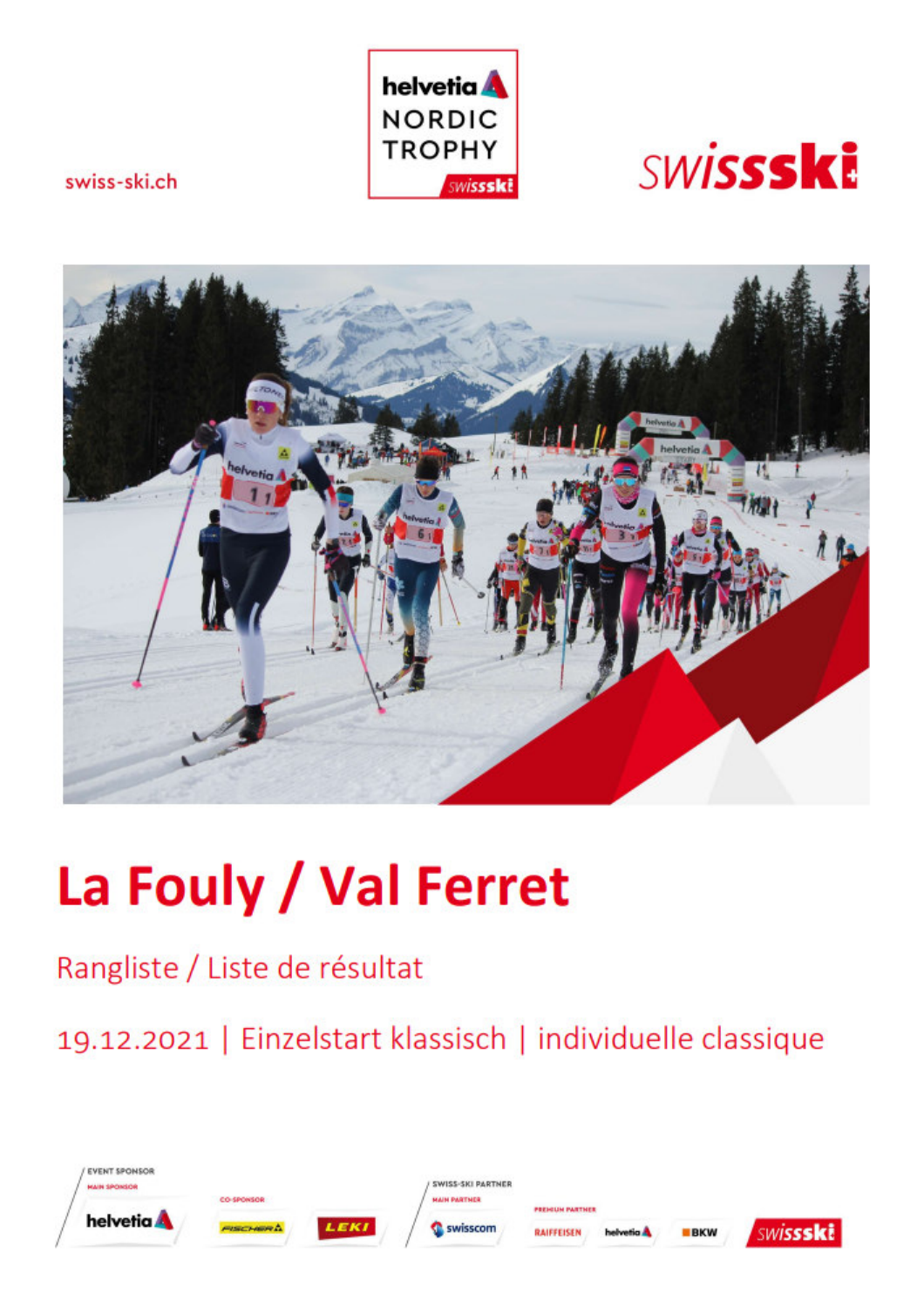|                     | helvetia <b>A</b><br><b>NORDIC</b> |                                            |                                     | <b>Rangliste</b> | <b>Helvetia Nordic Trophy</b>           |                                |                  | <b>SWISSSKE</b>           |                           |
|---------------------|------------------------------------|--------------------------------------------|-------------------------------------|------------------|-----------------------------------------|--------------------------------|------------------|---------------------------|---------------------------|
|                     | <b>TROPHY</b><br>swissski          |                                            |                                     | La Fouly         | 19.12.2021                              |                                |                  |                           |                           |
| Jury                |                                    |                                            |                                     |                  | <b>Technische Daten</b>                 |                                |                  |                           |                           |
| <b>TD-Swiss Ski</b> |                                    |                                            | Robert Germann                      |                  | Distanz                                 | 3.5 km                         | 4 km             | 5.7 km                    | 7.8 km                    |
| Wettkampfleiter     |                                    |                                            | Justin Marquis                      |                  | Start/Ziel                              | 1580 m                         | 1580 m           | 1580 m                    | 1580 m                    |
| Streckenchef        |                                    |                                            | Marc Pralong                        |                  | Höchster Punkt<br><b>Tiefster Punkt</b> | 1630 m                         | 1630 m<br>1528 m | 1630 m                    | 1630 m                    |
| Technik             |                                    |                                            | klassisch                           |                  | Höchstanstieg (MC)                      | 1578 m<br>21 m                 | 21 <sub>m</sub>  | 1528 m<br>21 <sub>m</sub> | 1528 m<br>21 <sub>m</sub> |
|                     |                                    |                                            | Einzelstart, Intervall 20 Sekunden  |                  | Gesamtsteigung (TC)                     | 98.2 m                         | 110 <sub>m</sub> | 135 m                     | 165 m                     |
| Codex               |                                    |                                            | 6019                                | Wetter           | Sonnenschein                            | -4 °C                          |                  | Gemeldet                  | 183                       |
|                     |                                    |                                            |                                     | Schnee           | kompakt, hart                           | $-6 °C$                        |                  | Gestartet                 | 161                       |
|                     |                                    |                                            |                                     |                  |                                         |                                |                  | Rangiert                  | 161                       |
|                     |                                    |                                            |                                     | Startzeit        | 10:00:00.0                              | Endzeit                        | 11:34:34,5       |                           |                           |
| Rang                | <b>StrNr</b>                       | Lizenz<br>1. Runde                         | <b>Vorname Nachname</b><br>2. Runde | Jahrg.           | Verein                                  |                                |                  | Laufzeit                  | Rückst.<br><b>Pkt</b>     |
|                     |                                    |                                            |                                     |                  |                                         |                                |                  |                           |                           |
| 1                   | $\overline{4}$                     | Mädchen U10 - 1.2 km (2 x 0.6 m)<br>536780 | <b>Naomie BESSON</b>                | 2012             | SVAL / Val Ferret                       |                                |                  | 6:52,9                    |                           |
|                     |                                    | 3:10,9(1)                                  |                                     |                  |                                         |                                |                  |                           | 0.00                      |
| 2                   | $\mathbf 1$                        | 544474                                     | <b>Charlotte CARRON</b>             | 2013             | SVAL / Val Ferret                       |                                |                  | 7:05,3                    | 00:12,4                   |
|                     |                                    | 3:13,6(2)                                  |                                     |                  |                                         |                                |                  |                           | 24.03                     |
| 3                   | 3                                  | 532228<br>3:16,3(3)                        | <b>Anja SCHERTENLEIB</b>            | 2012             | BOSV / Kandersteg                       |                                |                  | 7:26,7                    | 00:33,8<br>65.49          |
| 4                   | 5                                  | 532229                                     | <b>Leandra SIEBER</b>               | 2012             | BOSV / Kandersteg                       |                                |                  | 8:13,7                    | 01:20,8                   |
|                     |                                    | 3:46,1(5)                                  |                                     |                  |                                         |                                |                  |                           | 156.55                    |
| 5                   | $\overline{2}$                     | 538898                                     | <b>Amélie TUCKER</b>                | 2014             | SVAL / Val Ferret                       |                                |                  | 8:29,5                    | 01:36,6                   |
|                     |                                    | 3:45,5(4)                                  |                                     |                  |                                         |                                |                  |                           | 187.16                    |
|                     |                                    | Knaben U10 - 1.2 km (2 x 0.6 m)            |                                     |                  |                                         |                                |                  |                           |                           |
| 1                   | 11                                 | 525685                                     | <b>Mathieu SCHEIDEGGER</b>          | 2012             | GJ / Vue-des-Alpes                      |                                |                  | 6:19,4                    |                           |
|                     |                                    | 2:57,0(1)                                  |                                     |                  |                                         |                                |                  |                           | 0.00                      |
|                     |                                    | Mädchen U12 - 3.5 km (2.5 km + 1 km)       |                                     |                  |                                         |                                |                  |                           |                           |
| $\mathbf 1$         | 25                                 | 503158                                     | <b>Milla PITTIER</b>                | 2010             | GJ / Vue-des-Alpes                      |                                |                  | 13:08,6                   |                           |
| 2                   | 28                                 | 8:45,5(1)<br>505593                        | Noémie KRAYENBÜHL                   | 2010             | ZSV / Am Bachtel                        |                                |                  | 13:25,0                   | 0.00<br>00:16,4           |
|                     |                                    | 8:51,4(2)                                  |                                     |                  |                                         |                                |                  |                           | 16.64                     |
| 3                   | 29                                 | 530632                                     | Danja REICHENBACH                   | 2010             | <b>BOSV / Gstaad</b>                    |                                |                  | 13:49,0                   | 00:40,4                   |
|                     |                                    | 9:06,9(3)                                  |                                     |                  |                                         |                                |                  |                           | 40.98                     |
| 4                   | 19                                 | 531287                                     | Luna GAILLAND                       | 2010             | SVAL / Val Ferret                       |                                |                  | 14:12,8                   | 01:04,2                   |
| 5                   | 20                                 | 9:24,9(4)<br>519626                        | Svenja ROCHAT                       | 2011             | SROM / Vallée de Joux                   |                                |                  | 14:31,5                   | 65.13<br>01:22,9          |
|                     |                                    | 9:33,7(5)                                  |                                     |                  |                                         |                                |                  |                           | 84.10                     |
| 6                   | 16                                 | 514201                                     | <b>Lorine GAY</b>                   | 2011             | SROM / Bex                              |                                |                  | 14:50,4                   | 01:41,8                   |
|                     |                                    | 9:54,5(7)                                  |                                     |                  |                                         |                                |                  |                           | 103.27                    |
| 7                   | 23                                 | 516544                                     | <b>Isaline GOLAY</b>                | 2011             | SROM / Vallée de Joux                   |                                |                  | 14:59,9                   | 01:51,3                   |
| 8                   | 26                                 | 9:40,8(6)<br>512380                        | <b>Maëlle ARENA</b>                 | 2010             |                                         | SROM / Goupils Alpes Vaudoises |                  | 15:04,0                   | 112.91<br>01:55,4         |
|                     |                                    | 9:58,2(8)                                  |                                     |                  |                                         |                                |                  |                           | 117.07                    |
| 9                   | 21                                 | 523953                                     | <b>Lucie BONVIN</b>                 | 2010             | SROM / Bex                              |                                |                  | 15:12,5                   | 02:03,9                   |
|                     |                                    | 10:09,1(10)                                |                                     |                  |                                         |                                |                  |                           | 125.69                    |
| 10                  | 22                                 | 514200                                     | <b>Cléo MAURON</b>                  | 2010             | SROM / Bex                              |                                |                  | 15:16.5                   | 02:07,9                   |
| 11                  | 18                                 | 10:01,9(9)<br>533956                       | <b>Sina VON SIEBENTHAL</b>          | 2010             | BOSV / Turbach-Bissen                   |                                |                  | 15:47,2                   | 129.75<br>02:38,6         |
|                     |                                    | 10:21,3(11)                                |                                     |                  |                                         |                                |                  |                           | 160.89                    |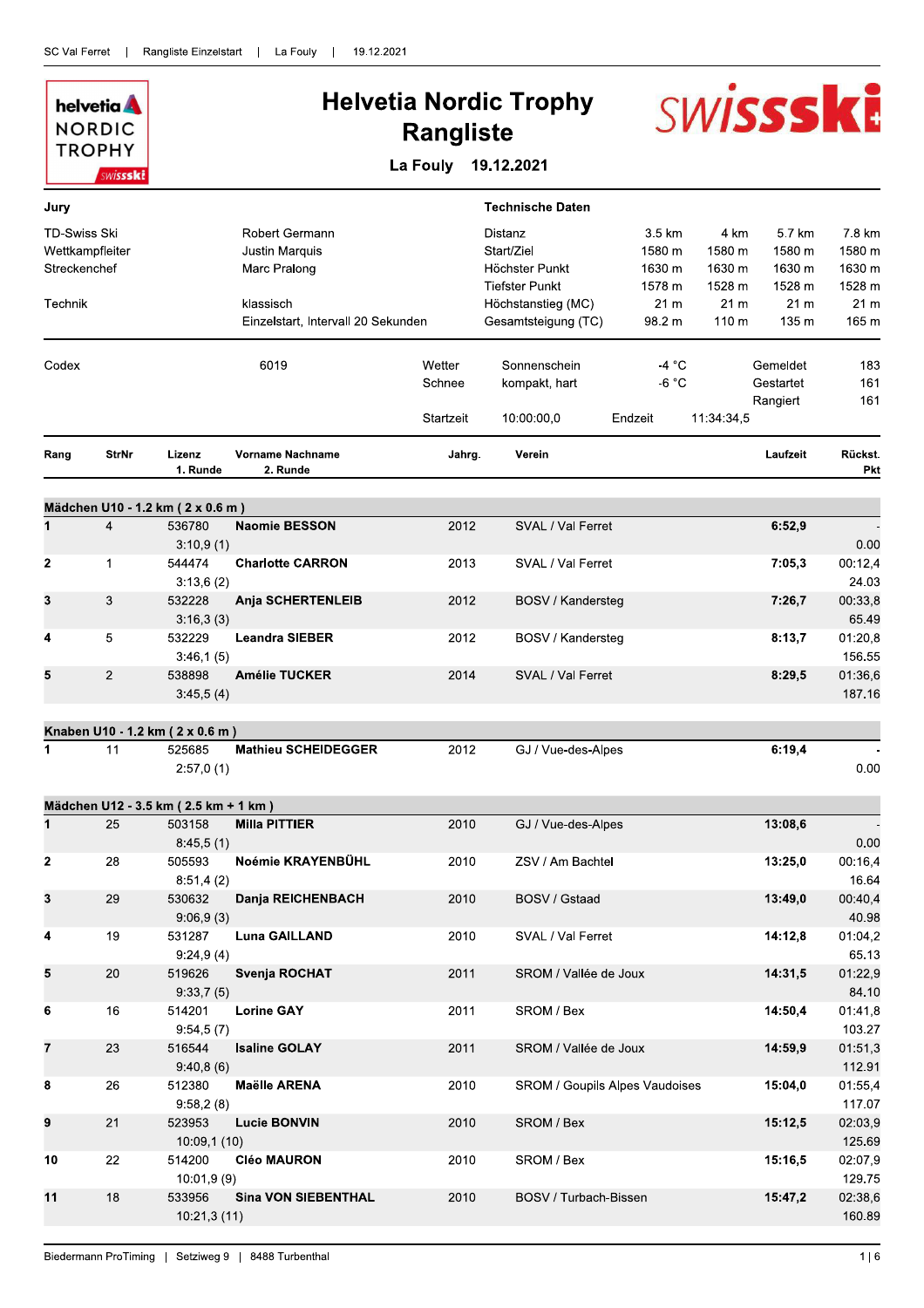| Rang        | <b>StrNr</b><br>24 | Lizenz<br>1. Runde                   | <b>Vorname Nachname</b><br>2. Runde | Jahrg. | Verein                                | Laufzeit | Rückst.                 |
|-------------|--------------------|--------------------------------------|-------------------------------------|--------|---------------------------------------|----------|-------------------------|
|             |                    |                                      |                                     |        |                                       |          | Pkt                     |
| 12          |                    | 522533<br>10:26,3 (12)               | <b>Gwen GAFNER</b>                  | 2010   | BOSV / Kandersteg                     | 15:51,7  | 02:43,1<br>165.46       |
| 13          | 27                 | 547009<br>11:07,6 (13)               | <b>Julie CARRON</b>                 | 2011   | SVAL / Val Ferret                     | 16:50,8  | 03:42,2<br>225.41       |
| 14          | 17                 | 524545<br>11:41,8 (14)               | <b>Svea LOBSIGER</b>                | 2010   | BOSV / Matten                         | 17:54,1  | 04:45,5<br>289.63       |
| 15          | 30                 | 536779<br>12:25,8(15)                | <b>Lana CRETTENAND</b>              | 2011   | SVAL / Val Ferret                     | 19:04,6  | 05:56,0<br>361.15       |
|             |                    | Knaben U12 - 3.5 km (2.5 km + 1 km)  |                                     |        |                                       |          |                         |
| 1           | 36                 | 501678                               | <b>Mic WILLY</b>                    | 2010   | <b>BSV / Lischana Scuol</b>           | 11:35,2  |                         |
| 2           | 49                 | 7:35,6(1)<br>493948<br>7:41,5(2)     | <b>Lukas ZISLER</b>                 | 2010   | ZSV / Am Bachtel                      | 11:41,0  | 0.00<br>00:05,8<br>6.67 |
| 3           | 42                 | 508888<br>7:59,6(3)                  | <b>Lars MARTI</b>                   | 2010   | BOSV / Matten                         | 12:10.6  | 00:35,4<br>40.74        |
| 4           | 45                 | 520490<br>8:18,7(4)                  | <b>César JATON</b>                  | 2010   | SROM / Bex                            | 12:39,4  | 01:04,2<br>73.88        |
| 5           | 44                 | 503162<br>8:24,4(5)                  | <b>Théo NAPPIOT</b>                 | 2010   | GJ / Vue-des-Alpes                    | 12:50,3  | 01:15,1<br>86.42        |
| 6           | 38                 | 514330<br>8:24,8(6)                  | Jovian BERDOZ                       | 2010   | <b>SROM / Goupils Alpes Vaudoises</b> | 12:54,2  | 01:19,0<br>90.91        |
| 7           | 51                 | 522684<br>8:27,2(7)                  | <b>Matthieu ROSSIER</b>             | 2011   | SROM / Riaz                           | 13:00,3  | 01:25,1<br>97.93        |
| 8           | 39                 | 514661<br>8:43,4(10)                 | <b>Samuel BÄRFUSS</b>               | 2011   | BSV / Piz Ot Samedan                  | 13:11,1  | 01:35,9<br>110.36       |
| 9           | 47                 | 516043<br>8:37,1(8)                  | <b>Jonas ZELLER</b>                 | 2011   | BOSV / Zweisimmen                     | 13:20,1  | 01:44,9<br>120.71       |
| 10          | 46                 | 536778<br>8:41,2(9)                  | <b>Elias BESSON</b>                 | 2010   | SVAL / Val Ferret                     | 13:23,1  | 01:47,9<br>124.17       |
| 11          | 52                 | 517220<br>8:55,3(11)                 | Yaël FRÉSARD                        | 2011   | GJ / Saignelégier                     | 13:30,7  | 01:55,5<br>132.91       |
| 12          | 41                 | 506529<br>8:59,7(12)                 | <b>Björn ROCHAT</b>                 | 2010   | SROM / Vallée de Joux                 | 13:47.3  | 02:12,1<br>152.01       |
| 13          | 40                 | 450116<br>9:10,1(13)                 | <b>Nils TRUONG</b>                  | 2010   | GJ / Vue-des-Alpes                    | 13:54,4  | 02:19,2<br>160.18       |
| 14          | 50                 | 506740<br>9:15,4(14)                 | <b>Dorian BERNEY</b>                | 2010   | SROM / Vallée de Joux                 | 14:05,4  | 02:30,2<br>172.84       |
| 15          | 48                 | 505864<br>9:31,0(15)                 | <b>Erik LAUENSTEIN</b>              | 2011   | GJ / Vue-des-Alpes                    | 14:23,5  | 02:48,3<br>193.67       |
| 16          | 37                 | 538588<br>9.43,1(16)                 | <b>Nathan LANTHEMANN</b>            | 2010   | SROM / Bex                            | 14:51,2  | 03:16.0<br>225.55       |
| 17          | 43                 | 514202<br>10:11,8(17)                | Styan FLÜCKIGER                     | 2011   | SROM / Bex                            | 15:33,1  | 03:57,9<br>273.76       |
| 18          | 35                 | 514702<br>10:58,5 (18)               | <b>Robin MICHELLOD</b>              | 2010   | SVAL / Val Ferret                     | 16:39,9  | 05:04,7<br>350.63       |
|             |                    | Mädchen U14 - 4 km (3.4 km + 0.6 km) |                                     |        |                                       |          |                         |
| 1           | 85                 | 509979                               | <b>Chiara FRÖHLICH</b>              | 2008   | BSV / Bual Lantsch                    | 14:59,2  |                         |
|             |                    | 12:25,7(1)                           |                                     |        |                                       |          | 0.00                    |
| $\mathbf 2$ | 82                 | 494082<br>12:40,5(2)                 | <b>Lina BUNDI</b>                   | 2008   | BSV / Davos                           | 15:12,1  | 00:12,9<br>11.48        |
| 3           | 57                 | 507107<br>12:57,1(3)                 | Saskia BARBÜDA                      | 2008   | BSV / Lischana Scuol                  | 15:37,9  | 00:38,7<br>34.43        |
| 4           | 78                 | 482641<br>13:10,5(4)                 | <b>Lena SCHUWEY</b>                 | 2008   | SROM / Im Fang                        | 15:47,6  | 00:48,4<br>43.06        |
| 5           | 81                 | 494186<br>13:23,3(5)                 | <b>Marion BALLAY</b>                | 2008   | SROM / Bex                            | 16:08,3  | 01:09,1<br>61.48        |
| 6           | 62                 | 532362<br>13:39,4(6)                 | <b>Annina UEHLI</b>                 | 2009   | LSV / Nordic Club Liechtenstein       | 16:23,6  | 01:24,4<br>75.09        |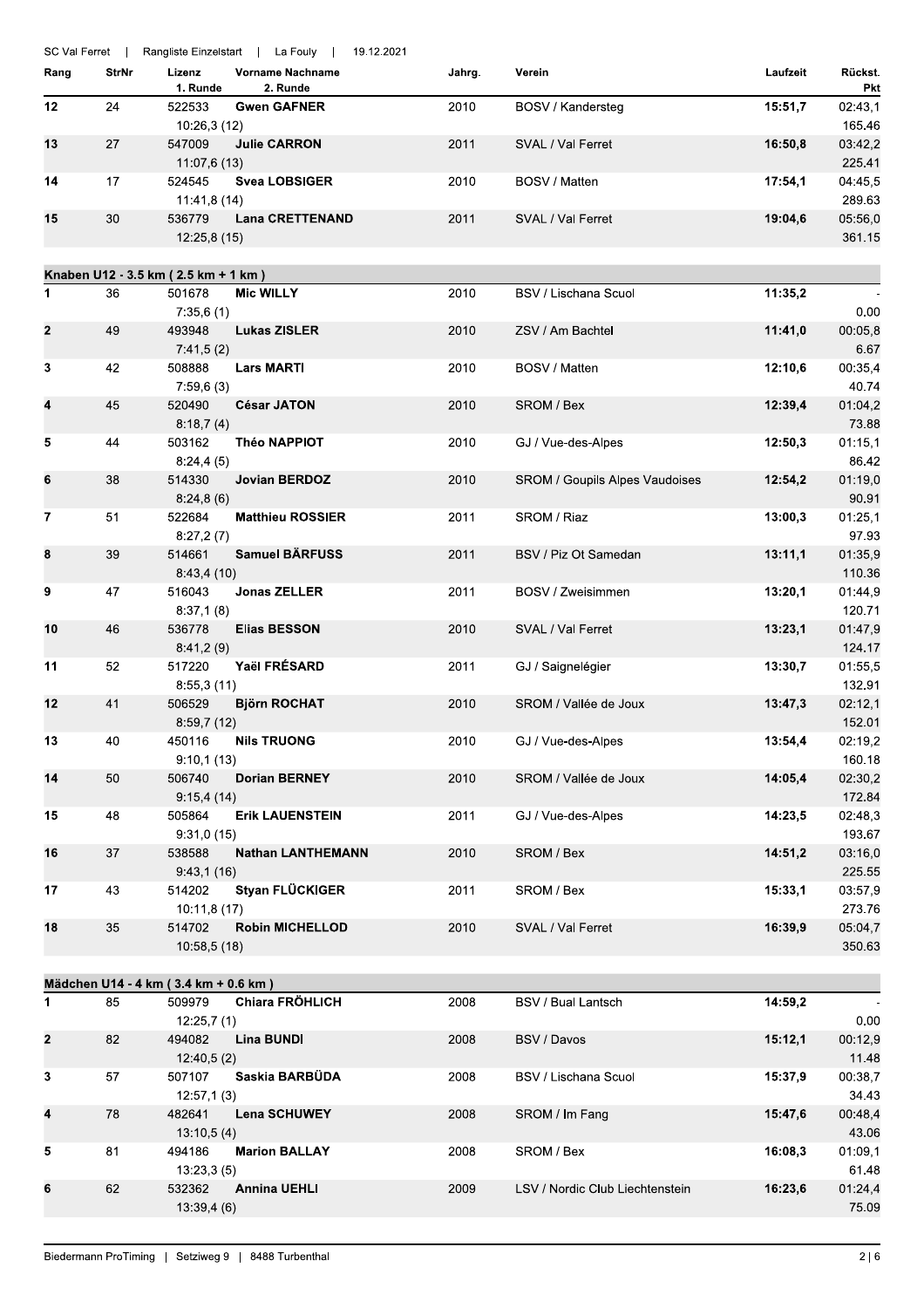| SC Val Ferret |              |                                       | Rangliste Einzelstart   La Fouly<br>19.12.2021 |        |                                  |          |                           |
|---------------|--------------|---------------------------------------|------------------------------------------------|--------|----------------------------------|----------|---------------------------|
| Rang          | <b>StrNr</b> | Lizenz<br>1. Runde                    | <b>Vorname Nachname</b><br>2. Runde            | Jahrg. | Verein                           | Laufzeit | Rückst.<br><b>Pkt</b>     |
| 7             | 79           | 511491<br>13:40,2(7)                  | <b>Elena FREI</b>                              | 2008   | ZSSV / Unterschächen             | 16:24,4  | 01:25,2<br>75.80          |
| 8             | 80           | 511485<br>13:51,7(8)                  | <b>Seraina KEMPF</b>                           | 2008   | ZSSV / Unterschächen             | 16:31,9  | 01:32,7<br>82.47          |
| 9             | 83           | 493759<br>13:53,4(9)                  | Nina WALKER                                    | 2009   | ZSSV / Unterschächen             | 16:40,1  | 01:40,9<br>89.77          |
| 10            | 84           | 487165<br>14:15,8 (10)                | <b>Carina HAAS</b>                             | 2009   | ZSSV / Marbach                   | 17:08,0  | 02:08,8<br>114.59         |
| 11            | 76           | 495474<br>14:20,4 (11)                | <b>Camille BONZON</b>                          | 2009   | SROM / Bex                       | 17:13,5  | 02:14,3<br>119.48         |
| 12            | 58           | 529517<br>14:27,9 (12)                | <b>Ladina WANGER</b>                           | 2009   | LSV / Nordic Club Liechtenstein  | 17:22,6  | 02:23,4<br>127.58         |
| 13            | 66           | 502909<br>14:34,8 (13)                | <b>Antonia EMMENEGGER</b>                      | 2009   | ZSV / Am Bachtel                 | 17:33,1  | 02:33,9<br>136.92         |
| 14            | 64           | 538897<br>14:49,0 (14)                | <b>Rémie TUCKER</b>                            | 2009   | SVAL / Val Ferret                | 17:48,1  | 02:48,9<br>150.27         |
| 15            | 72           | 487163<br>15:11,3 (17)                | <b>Lara DUSS</b>                               | 2009   | ZSSV / Marbach                   | 18:06,2  | 03:07,0<br>166.37         |
| 16            | 71           | 498744<br>15:06,1 (16)                | Sélina BERNEY                                  | 2009   | SROM / Vallée de Joux            | 18:11,7  | 03:12,5<br>171.26         |
| 17            | 73           | 496470<br>15:06,0 (15)                | <b>Léane SCHEIDEGGER</b>                       | 2008   | GJ / Vue-des-Alpes               | 18:12,4  | 03:13,2<br>171.89         |
| 18            | 74           | 517711<br>15:19,2 (20)                | <b>Livia GERMANN</b>                           | 2008   | BOSV / Adelboden                 | 18:13,8  | 03:14,6<br>173.13         |
| 19            | 60           | 491399<br>15:18,4 (19)                | <b>Lisa URFER</b>                              | 2008   | BOSV / Kandersteg                | 18:15,6  | 03:16,4<br>174.73         |
| 20            | 65           | 498337<br>15:11,3 (17)                | Salomé DESCHENAUX                              | 2009   | <b>SROM / Glisse Club Romont</b> | 18:15,9  | 03:16,7<br>175.00         |
| 21            | 68           | 505218<br>15:27,5 (21)                | <b>Michaela WALPEN</b>                         | 2009   | SVAL / Obergoms                  | 18:31,2  | 03:32,0<br>188.61         |
| 22            | 70           | 522059<br>16:11,2 (22)                | <b>Emily EDREIRA</b>                           | 2008   | BOSV / Zweisimmen                | 19:22,0  | 04:22,8<br>233.81         |
| 23            | 75           | 517582<br>16:28,6 (23)                | <b>Jael Sarah LANG</b>                         | 2008   | SVAL / Obergoms                  | 19:52,9  | 04:53,7<br>261.30         |
| 24            | 61           | 506206<br>16:31,9 (24)                | <b>Lynn BEETSCHEN</b>                          | 2009   | BOSV / Lenk i.S.                 | 19:55,4  | 04:56,2<br>263.52         |
| 25            | 67           | 517563<br>17:00,0 (25)                | <b>Fabia BRUNHART</b>                          | 2008   | LSV / Nordic Club Liechtenstein  | 20:24,8  | 05:25.6<br>289.68         |
| 26            | 69           | 521185<br>17:38,8 (26)                | <b>Nora MENGIS</b>                             | 2009   | SVAL / Obergoms                  | 21:16,3  | 06:17,1<br>335.50         |
| 27            | 63           | 514830<br>18:10,3 (27)                | <b>Roxane CLERC</b>                            | 2009   | <b>SROM / Glisse Club Romont</b> | 21:41,5  | 06:42,3<br>357.92         |
|               |              | Knaben U14 - 5.7 km (3.4 km + 2.3 km) |                                                |        |                                  |          |                           |
| $\mathbf{1}$  | 125          | 494088                                | <b>Jon Arvid FLURY</b>                         | 2008   | BSV / Davos                      | 18:51,7  |                           |
| $\mathbf{2}$  | 122          | 11:20,7(1)<br>494198                  | <b>Loïs GERTSCH</b>                            | 2008   | SROM / Riaz                      | 20:03,4  | 0.00<br>01:11,7           |
| 3             | 124          | 12:11,9(3)<br>528495                  | Nils LÄTT                                      | 2008   | ZSV / Drusberg                   | 20:13,1  | 50.68<br>01:21,4<br>57.54 |
| 4             | 123          | 12:10,3(2)<br>494687<br>12:19,3(4)    | <b>Marco LAUBER</b>                            | 2008   | ZSSV / Horw                      | 20:19,5  | 01:27,8<br>62.07          |
| 5             | 117          | 516262<br>12:21,5(5)                  | <b>Julien ROSSIER</b>                          | 2008   | SROM / Riaz                      | 20:21,7  | 01:30,0<br>63.62          |
| 6             | 121          | 498426<br>12:28,9(6)                  | <b>Tylan MICHEL</b>                            | 2008   | BSV / Trin                       | 20:28,6  | 01:36,9<br>68.50          |
| 7             | 119          | 505278<br>12:44,6(7)                  | <b>Arthur JATON</b>                            | 2008   | SROM / Bex                       | 21:01,0  | 02:09,3<br>91.40          |
| 8             | 96           | 504295<br>13:00,6 (10)                | <b>Fabio RÜTHEMANN</b>                         | 2009   | ZSV / Am Bachtel                 | 21:03,9  | 02:12,2<br>93.45          |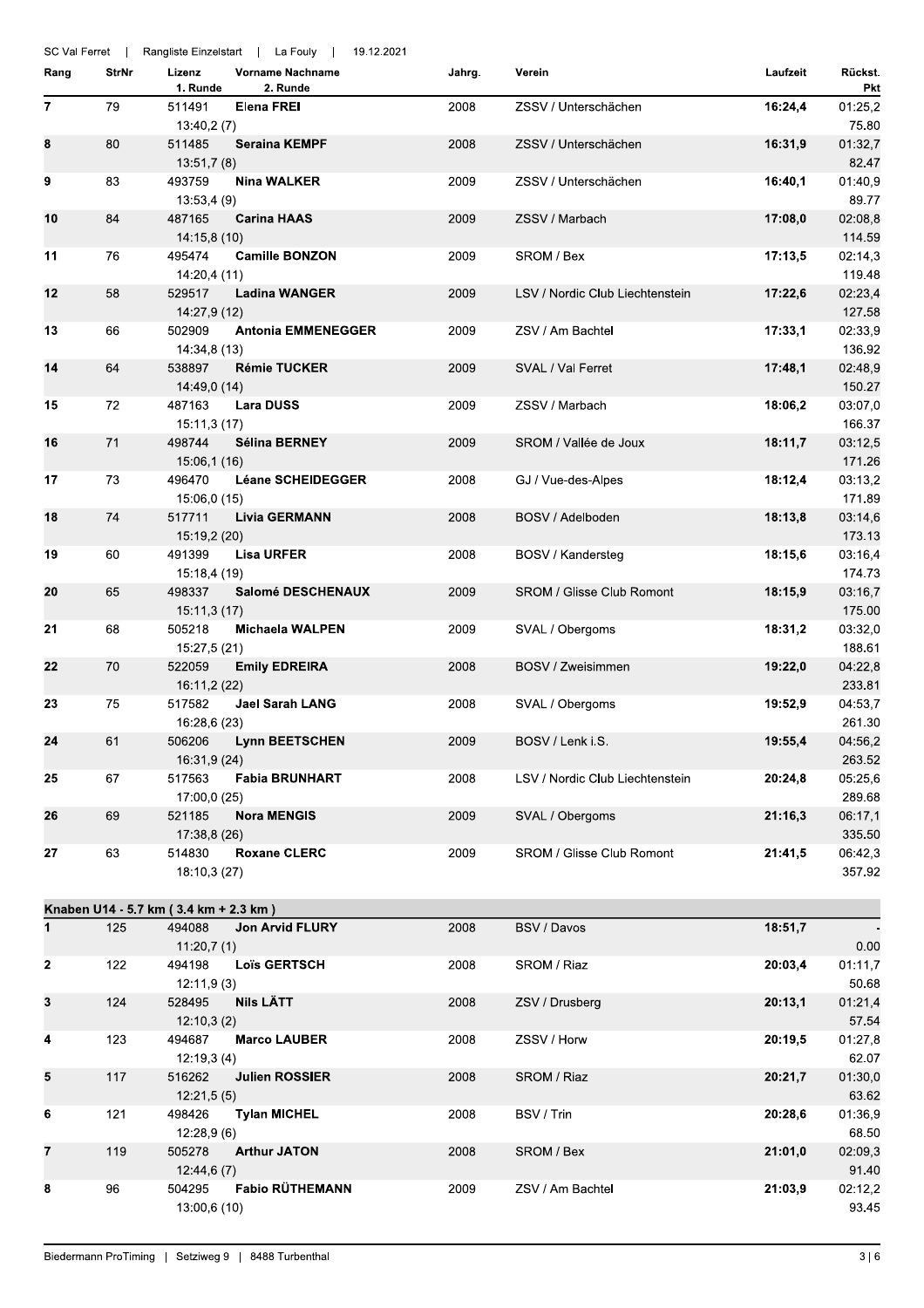| SC Val Ferret |       |                                        | Rangliste Einzelstart   La Fouly    | 19.12.2021 |                                      |          |                          |
|---------------|-------|----------------------------------------|-------------------------------------|------------|--------------------------------------|----------|--------------------------|
| Rang          | StrNr | Lizenz<br>1. Runde                     | <b>Vorname Nachname</b><br>2. Runde | Jahrg.     | Verein                               | Laufzeit | Rückst.<br>Pkt           |
| 9             | 116   | 505621<br>12:45,0(8)                   | <b>Paul SCAIOLA</b>                 | 2009       | SROM / Riaz                          | 21:08,0  | 02:16,3<br>96.35         |
| 10            | 120   | 494255<br>12:51,6(9)                   | <b>Gil MESSERLI</b>                 | 2008       | BOSV / NSK Thun                      | 21:10,9  | 02:19,2<br>98.40         |
| 11            | 110   | 519345<br>13:03,0 (11)                 | Joachim DUC                         | 2008       | SVAL / Les Pionniers du Val d'Hérens | 21:18,0  | 02:26,3<br>103.42        |
| 12            | 114   | 492536<br>13:10,0(13)                  | <b>Ethan PELLATON</b>               | 2009       | GJ / La Brévine                      | 21:19,6  | 02:27,9<br>104.55        |
| 13            | 109   | 498797<br>13.25,6 (15)                 | Leon IMWINKELRIED                   | 2008       | SVAL / Obergoms                      | 21:38,2  | 02:46,5<br>117.70        |
| 14            | 108   | 495855<br>13:04,8 (12)                 | <b>Magnus WENZEL</b>                | 2009       | SROM / Bex                           | 21:47,1  | 02:55,4<br>123.99        |
| 15            | 111   | 532897<br>13:27,0 (16)                 | <b>Livio HUBER</b>                  | 2009       | ZSSV / Horw                          | 21:52,6  | 03:00,9<br>127.88        |
| 16            | 118   | 480290<br>13:17,4 (14)                 | Noé KEMPF                           | 2008       | BOSV / Kandersteg                    | 21:53,7  | 03:02,0<br>128.66        |
| 17            | 94    | 527819<br>13:28,1 (17)                 | <b>Jon NESA</b>                     | 2009       | <b>BSV / Lischana Scuol</b>          | 22:00,5  | 03:08,8<br>133.46        |
| 18            | 112   | 474649<br>13:45,7 (19)                 | <b>Fabian BUHOLZER</b>              | 2008       | ZSSV / Horw                          | 22:18,4  | 03:26,7<br>146.12        |
| 19            | 95    | 500174<br>13:44,0 (18)                 | <b>Noé TISSIÈRES</b>                | 2008       | SVAL / Champéry Dents-du-Midi        | 22:45,7  | 03:54,0<br>165.41        |
| 20            | 113   | 506815<br>13:59,8 (21)                 | Heikki PIALI                        | 2008       | BSV / Trin                           | 22:51,5  | 03:59,8<br>169.51        |
| 21            | 99    | 526498<br>14:00,2 (22)                 | <b>Yanis REICHENBACH</b>            | 2009       | BOSV / Gstaad                        | 22:58,7  | 04:07,0<br>174.60        |
| 22            | 105   | 494898<br>14:05,3 (24)                 | <b>Louis PERRITAZ</b>               | 2009       | SROM / Im Fang                       | 23:03,3  | 04:11,6<br>177.86        |
| 23            | 107   | 494187<br>13:59,7 (20)                 | <b>Kevan GAY</b>                    | 2008       | SROM / Bex                           | 23:04,8  | 04:13,1<br>178.92        |
| 24            | 115   | 482285<br>14:03,6 (23)                 | <b>Antoine MACCAGNAN</b>            | 2008       | SROM / Bex                           | 23:20.0  | 04:28,3<br>189.66        |
| 25            | 106   | 506831<br>14:25,0 (25)                 | <b>Mario AREGGER</b>                | 2009       | ZSSV / Entlebuch                     | 23:45,5  | 04:53,8<br>207.69        |
| 26            | 100   | 524544<br>14:51,0 (26)                 | <b>Lars LOBSIGER</b>                | 2008       | BOSV / Kandersteg                    | 24:09,3  | 05:17,6<br>224.51        |
| 27            | 103   | 516068<br>14:51,6 (27)                 | <b>Lucas DESPLANDS</b>              | 2009       | SROM / Goupils Alpes Vaudoises       | 24:17,2  | 05:25,5<br>230.10        |
| 28            | 92    | 497116<br>14:58,9 (28)                 | <b>Noah STUDER</b>                  | 2008       | BOSV / Kandersteg                    | 24:42,4  | 05:50,7<br>247.91        |
| 29            | 91    | 535705<br>15:20,7 (29)                 | <b>Gabriel TALAND</b>               | 2009       | SROM / Vallée de Joux                | 25:26,8  | 06:35,1<br>279.30        |
| 30            | 101   | 517583<br>15:36,6 (30)                 | <b>David LANG</b>                   | 2009       | SVAL / Obergoms                      | 25:53,7  | 07:02,0<br>298.31        |
| 31            | 104   | 505219<br>15:52,6(31)                  | <b>Samuel IMWINKELRIED</b>          | 2009       | SVAL / Obergoms                      | 26:07,3  | 07:15,6<br>307.93        |
| 32            | 97    | 532363<br>16:05,6 (32)                 | <b>Livio BANZER</b>                 | 2009       | LSV / Nordic Club Liechtenstein      | 26:24,5  | 07:32,8<br>320.08        |
| 33            | 90    | 506057<br>16:27,7 (33)                 | <b>Sacha SITTINGER</b>              | 2009       | SROM / Goupils Alpes Vaudoises       | 27:41,4  | 08:49,7<br>374.45        |
| 34            | 93    | 538449<br>16:59,9 (34)                 | <b>Orlando GIORGETTA</b>            | 2009       | LSV / Nordic Club Liechtenstein      | 28:06,0  | 09:14,3<br>391.84        |
| 35            | 98    | 514703<br>20:23,4 (35)                 | <b>Théophile COPT</b>               | 2009       | SVAL / Val Ferret                    | 33:36,6  | 14:44,9<br>625.54        |
|               |       | Mädchen U16 - 5.7 km (3.4 km + 2.3 km) |                                     |            |                                      |          |                          |
| 1             | 155   | 463432                                 | <b>Ilaria GRUBER</b>                | 2006       | BSV / Alpina St.Moritz               | 20:06,8  |                          |
| 2             | 153   | 12:08,0(1)<br>473059<br>12:35,9(2)     | <b>Nina CANTIENI</b>                | 2007       | BSV / Piz Ot Samedan                 | 20:24,6  | 0.00<br>00:17,8<br>11.80 |
|               |       |                                        |                                     |            |                                      |          |                          |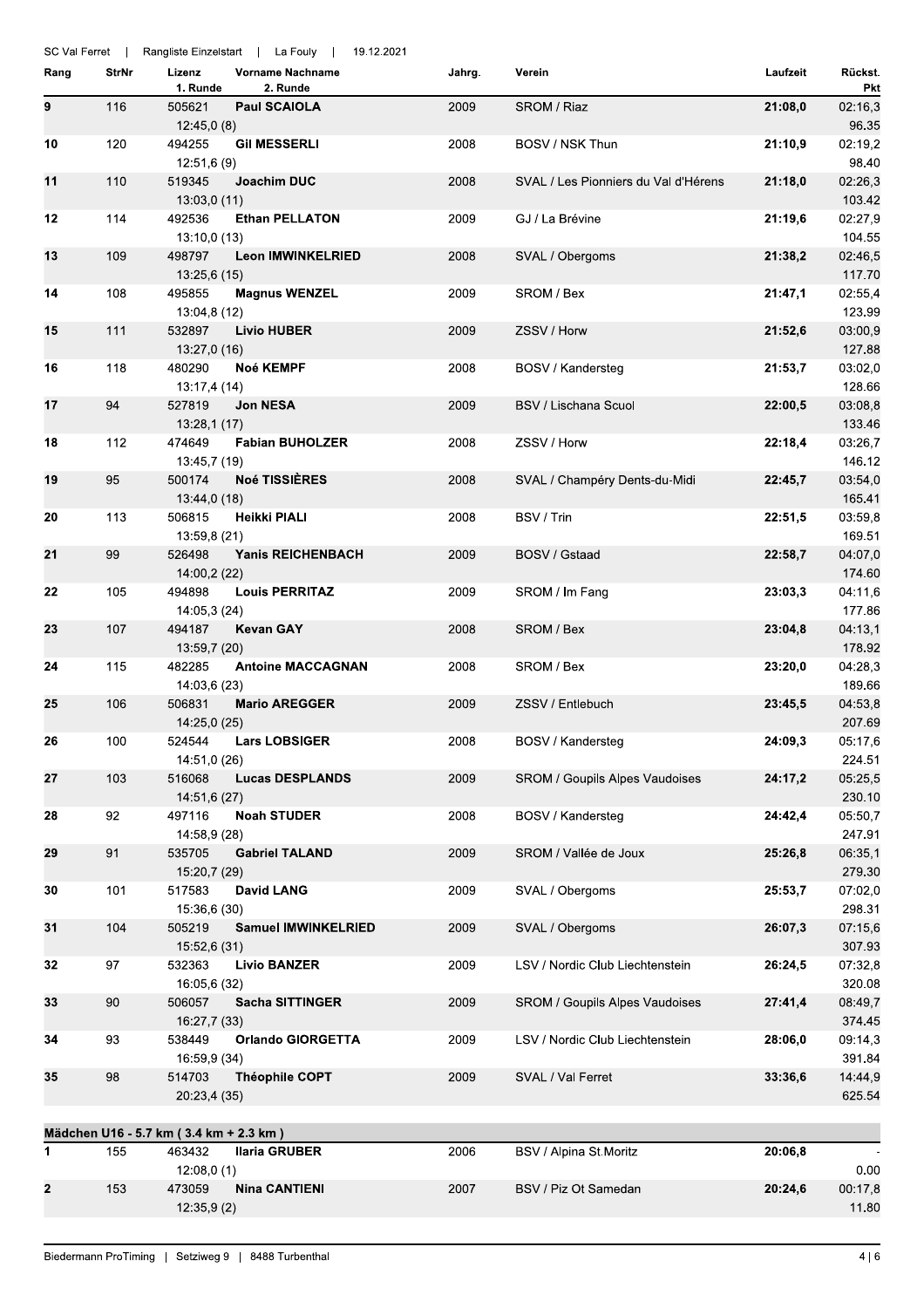|                |       | SC Val Ferret   Rangliste Einzelstart   La Fouly  <br>19.12.2021 |        |                        |          |                   |
|----------------|-------|------------------------------------------------------------------|--------|------------------------|----------|-------------------|
| Rang           | StrNr | <b>Vorname Nachname</b><br>Lizenz<br>1. Runde<br>2. Runde        | Jahrg. | Verein                 | Laufzeit | Rückst.<br>Pkt    |
| 3              | 150   | 497070<br>Zoë FELDER<br>12:49,9(3)                               | 2006   | ZSSV / Schwendi-Langis | 21:10,2  | 01:03,4<br>42.03  |
| 4              | 143   | 505863<br><b>Wilma LAUENSTEIN</b><br>13:01,9(4)                  | 2007   | GJ / Vue-des-Alpes     | 21:35,2  | 01:28,4<br>58.60  |
| 5              | 141   | 487511<br><b>Marion DAFFLON</b><br>13:17,7(6)                    | 2007   | SROM / Im Fang         | 21:40,5  | 01:33,7<br>62.11  |
| 6              | 137   | 492535<br><b>Erine PELLATON</b><br>13.25,7(8)                    | 2007   | GJ / La Brévine        | 21:58,2  | 01:51,4<br>73.85  |
| $\overline{7}$ | 152   | 473063<br><b>Selina FALLER</b><br>13.16,6(5)                     | 2006   | BSV / Piz Ot Samedan   | 21:58,4  | 01:51,6<br>73.98  |
| 8              | 147   | 481498<br><b>Linn ZENTNER</b><br>13:25,6(7)                      | 2006   | OSSV / Riedern         | 22:06,5  | 01:59,7<br>79.35  |
| 9              | 142   | 492781<br>Sophia IMWINKELRIED<br>13:36,5(9)                      | 2007   | SVAL / Obergoms        | 22:18,9  | 02:12,1<br>87.57  |
| 10             | 151   | 492529<br><b>Lisa PELLATON</b><br>13:36,9 (10)                   | 2006   | GJ / La Brévine        | 22:27,6  | 02:20,8<br>93.34  |
| 11             | 139   | 483302<br>Dunja WALKER<br>13:50,2 (13)                           | 2007   | ZSSV / Unterschächen   | 22:44,0  | 02:37,2<br>104.21 |
| 12             | 145   | 471882<br><b>Elin KIENER</b><br>13:41,4 (11)                     | 2007   | BOSV / NSK Thun        | 22:48,5  | 02:41,7<br>107.19 |
| 13             | 135   | 496007<br><b>Anna Lia KELLER</b><br>13:47,2 (12)                 | 2007   | ZSV / Am Bachtel       | 22:52,1  | 02:45,3<br>109.58 |
| 14             | 136   | 508894<br><b>Emma SEILER</b><br>14:03,0 (16)                     | 2007   | BOSV / Matten          | 23:11,8  | 03:05,0<br>122.64 |
| 15             | 138   | Eileen AUDÉTAT<br>505252<br>13:56,5 (14)                         | 2007   | GJ / La Brévine        | 23:31,6  | 03:24,8<br>135.76 |
| 16             | 140   | 506678<br><b>Céline EMMENEGGER</b><br>14:21,1 (17)               | 2007   | ZSSV / Flühli          | 23:39,4  | 03:32,6<br>140.93 |
| 17             | 134   | 532916<br><b>Marina ZIMMERMANN</b><br>14:02,6 (15)               | 2007   | OSSV / Gonten          | 24:00,0  | 03:53,2<br>154.59 |
| 18             | 144   | 480972<br><b>Evelyn STALDER</b><br>14:21,3 (18)                  | 2006   | ZSV / Am Bachtel       | 24:10,5  | 04:03,7<br>161.55 |
| 19             | 146   | 465097<br>Eva BERCLAZ<br>14:50,4 (19)                            | 2006   | SVAL / Val Ferret      | 24:54,5  | 04:47,7<br>190.72 |
| 20             | 132   | 494797 Jael ZELLER<br>15:25,9 (20)                               | 2007   | BOSV / Zweisimmen      | 25:39,5  | 05:32,7<br>220.55 |
| 21             | 130   | <b>Chloé MICHELLOD</b><br>506719<br>16:46,4 (21)                 | 2007   | SVAL / Val Ferret      | 27:15,5  | 07:08,7<br>284.19 |
| 22             | 131   | 456794<br><b>Nathalie PRENTLER</b><br>19:21,9 (22)               | 2006   | BOSV / Kandersteg      | 32:10,6  | 12:03,8<br>479.81 |
|                |       | Knaben U16 - 7.8 km ( 2 x 3.4 km + 1 km )                        |        |                        |          |                   |
| 1              | 202   | <b>Maximilian Alexander WANGER</b><br>523357                     | 2006   | BSV / Lischana Scuol   | 26:09,5  |                   |
|                |       | 11:00,1(1)<br>22:41,1(1)                                         |        |                        |          | 0.00              |
| 2              | 201   | 500370<br><b>Marchet NESA</b>                                    | 2006   | BSV / Lischana Scuol   | 26:39,5  | 00:30,0           |
|                |       | 11:19,7(5)<br>23:02,1(2)                                         |        |                        |          | 15.29             |
| 3              | 198   | <b>Jonas BÄRFUSS</b><br>478711<br>11:18,4(4)<br>23:07,6(3)       | 2007   | BSV / Piz Ot Samedan   | 26:46,0  | 00:36,5<br>18.60  |
| 4              | 200   | 472941<br><b>Pierre MACCAGNAN</b>                                | 2006   | SROM / Bex             | 26:49,5  | 00:40,0           |
|                |       | 11:05,8(2)<br>23:13,6(4)                                         |        |                        |          | 20.39             |
| 5              | 203   | 485890<br><b>Nolan GERTSCH</b><br>11:20,1(6)<br>23:23,7(6)       | 2006   | SROM / Riaz            | 26:54,0  | 00:44,5<br>22.68  |
| 6              | 199   | 476316<br><b>Antoine SCAIOLA</b><br>11:14,6(3)<br>23:21,4(5)     | 2006   | SROM / Riaz            | 26:57,1  | 00:47,6<br>24.26  |
| 7              | 197   | 486481<br><b>Tanguy BALLAY</b>                                   | 2006   | SROM / Bex             | 26:58,1  | 00:48,6           |
| 8              | 194   | 23:26,7(7)<br>11:28,0(9)<br>494080<br><b>Alessio BIANCHI</b>     | 2006   | BSV / Davos            | 27:03,9  | 24.77<br>00:54,4  |
|                |       | 11:23,5(8)<br>23:29,2(8)                                         |        |                        |          | 27.73             |
| 9              | 192   | 475538<br><b>Andrin HELDSTAB</b><br>11:32,1(10)<br>23:32,7(9)    | 2006   | BSV / Davos            | 27:08,9  | 00:59,4<br>30.28  |